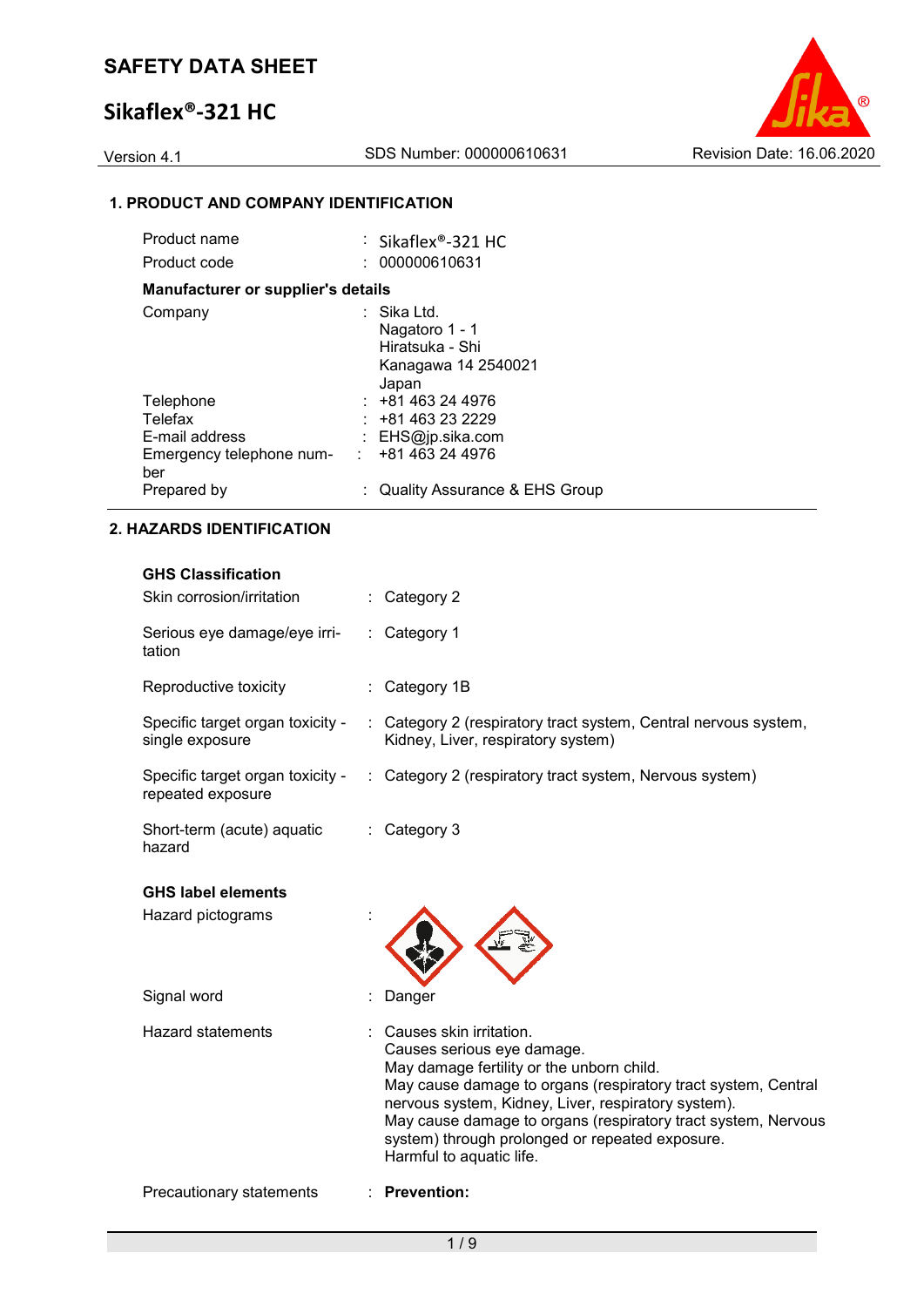# **Sikaflex®-321 HC**

| Version 4.1 | SDS Number: 000000610631                                                                                                                                                                                                     | Revision Date: 16.06.2020 |
|-------------|------------------------------------------------------------------------------------------------------------------------------------------------------------------------------------------------------------------------------|---------------------------|
|             | Obtain special instructions before use.                                                                                                                                                                                      |                           |
|             | Do not handle until all safety precautions have been read and un-<br>derstood.                                                                                                                                               |                           |
|             | Do not breathe dust/ fume/ gas/ mist/ vapours/ spray.<br>Wash skin thoroughly after handling.                                                                                                                                |                           |
|             | Do not eat, drink or smoke when using this product.<br>Avoid release to the environment.                                                                                                                                     |                           |
|             | Wear protective gloves/ protective clothing/ eye protection/ face<br>protection.                                                                                                                                             |                           |
|             | <b>Response:</b>                                                                                                                                                                                                             |                           |
|             | IF ON SKIN: Wash with plenty of water.<br>IF IN EYES: Rinse cautiously with water for several minutes. Re-<br>move contact lenses, if present and easy to do. Continue rinsing.<br>Immediately call a POISON CENTER/ doctor. |                           |
|             | IF exposed or concerned: Call a POISON CENTER/ doctor.<br>If skin irritation occurs: Get medical advice/attention.                                                                                                           |                           |
|             | Take off contaminated clothing and wash it before reuse.                                                                                                                                                                     |                           |
|             | Storage:<br>Store locked up.                                                                                                                                                                                                 |                           |
|             | Disposal:                                                                                                                                                                                                                    |                           |

Dispose of contents/ container to an approved waste disposal plant.

 $\odot$ 

**Other hazards which do not result in classification**

None known.

## **3. COMPOSITION/INFORMATION ON INGREDIENTS**

| Substance / Mixture |  | Mixture |
|---------------------|--|---------|
|---------------------|--|---------|

#### **Hazardous components**

| Chemical name                       | CAS-No.        | Concentration (%) | <b>ENCS/ISHL</b><br>number |
|-------------------------------------|----------------|-------------------|----------------------------|
| calcium oxide                       | 1305-78-8      | $>= 1 - 3$        | 1-189                      |
| aluminium sulphate                  | 10043-01-3     | $>= 1 - 3$        | $1 - 25$                   |
| xylene                              | 1330-20-7      | 1.7               | $3-3, 3-60$                |
| ethylbenzene                        | $100 - 41 - 4$ | $>= 0.3 - 1$      | $3-28, 3-60$               |
| 4,4'-methylenediphenyl diisocyanate | 101-68-8       | $>= 0.1 - 5.1$    | 4-118                      |
| titanium dioxide                    | 13463-67-7     | $>= 1 - 10$       | 1-558, 5-5225              |

### **4. FIRST AID MEASURES**

| General advice          | : Move out of dangerous area.                                   |
|-------------------------|-----------------------------------------------------------------|
|                         | Consult a physician.                                            |
|                         | Show this safety data sheet to the doctor in attendance.        |
| If inhaled              | : Move to fresh air.                                            |
|                         | Consult a physician after significant exposure.                 |
| In case of skin contact | : Take off contaminated clothing and shoes immediately.         |
|                         | Wash off with soap and plenty of water.                         |
|                         | If symptoms persist, call a physician.                          |
| In case of eye contact  | : Small amounts splashed into eyes can cause irreversible tis-  |
|                         | sue damage and blindness.                                       |
|                         | In the case of contact with eyes, rinse immediately with plenty |
|                         | of water and seek medical advice.                               |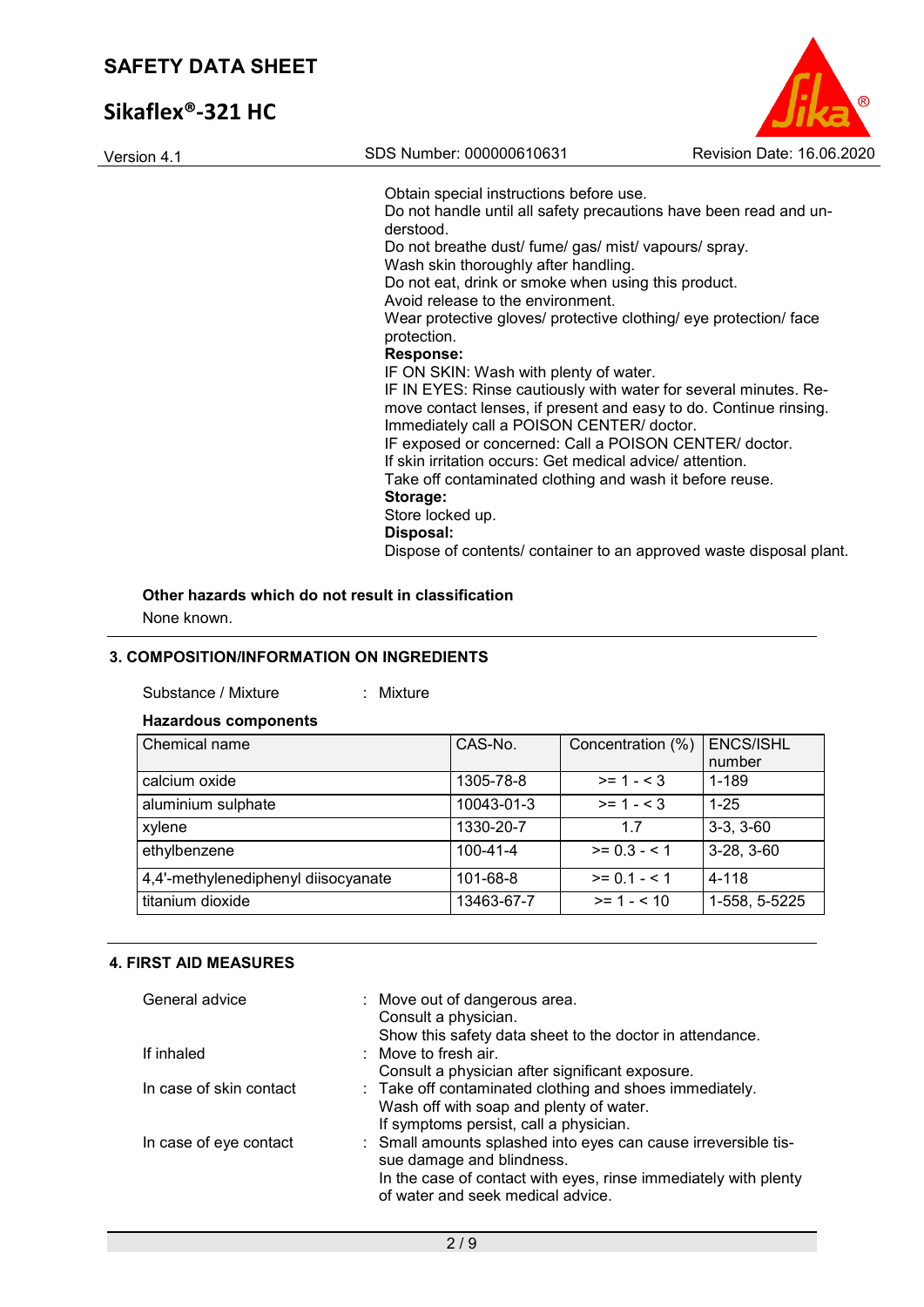# **Sikaflex®-321 HC**



| Version 4.1                            | SDS Number: 000000610631                                                                            | Revision Date: 16.06.2020 |
|----------------------------------------|-----------------------------------------------------------------------------------------------------|---------------------------|
|                                        | Continue rinsing eyes during transport to hospital.<br>Remove contact lenses.                       |                           |
| If swallowed                           | Keep eye wide open while rinsing.<br>: Clean mouth with water and drink afterwards plenty of water. |                           |
|                                        | Do not give milk or alcoholic beverages.                                                            |                           |
|                                        | Never give anything by mouth to an unconscious person.                                              |                           |
| Most important symptoms                | : Excessive lachrymation                                                                            |                           |
| and effects, both acute and<br>delayed | See Section 11 for more detailed information on health effects<br>and symptoms.                     |                           |
|                                        | No known significant effects or hazards.                                                            |                           |
|                                        | Causes skin irritation.                                                                             |                           |
|                                        | Causes serious eye damage.                                                                          |                           |
|                                        | May damage fertility or the unborn child.                                                           |                           |
|                                        | May cause damage to organs.                                                                         |                           |
|                                        | May cause damage to organs through prolonged or repeated<br>exposure.                               |                           |
| Notes to physician                     | : Treat symptomatically.                                                                            |                           |

#### **5. FIREFIGHTING MEASURES**

| Suitable extinguishing media                     | : Powder, Carbon dioxide (CO2)                                   |
|--------------------------------------------------|------------------------------------------------------------------|
| Unsuitable extinguishing<br>media                | $\therefore$ No data                                             |
| Hazardous combustion prod-<br>ucts               | : No hazardous combustion products are known                     |
| Specific extinguishing meth-<br>ods              | : Standard procedure for chemical fires.                         |
| Special protective equipment<br>for firefighters | : In the event of fire, wear self-contained breathing apparatus. |

#### **6. ACCIDENTAL RELEASE MEASURES**

| Personal precautions, protec-<br>tive equipment and emer-<br>gency procedures | : Use personal protective equipment.<br>Deny access to unprotected persons.                                                                                      |
|-------------------------------------------------------------------------------|------------------------------------------------------------------------------------------------------------------------------------------------------------------|
| <b>Environmental precautions</b>                                              | : Try to prevent the material from entering drains or water<br>courses.<br>No special environmental precautions required.                                        |
| Methods and materials for<br>containment and cleaning up                      | : Soak up with inert absorbent material (e.g. sand, silica gel,<br>acid binder, universal binder, sawdust).<br>Keep in suitable, closed containers for disposal. |

## **7. HANDLING AND STORAGE**

| <b>Handling</b>         |  |
|-------------------------|--|
| Advice on protection ag |  |

| Advice on protection against<br>fire and explosion | : Normal measures for preventive fire protection.                                                                            |
|----------------------------------------------------|------------------------------------------------------------------------------------------------------------------------------|
| Advice on safe handling                            | : Avoid exceeding the given occupational exposure limits (see<br>section 8).<br>Do not get in eyes, on skin, or on clothing. |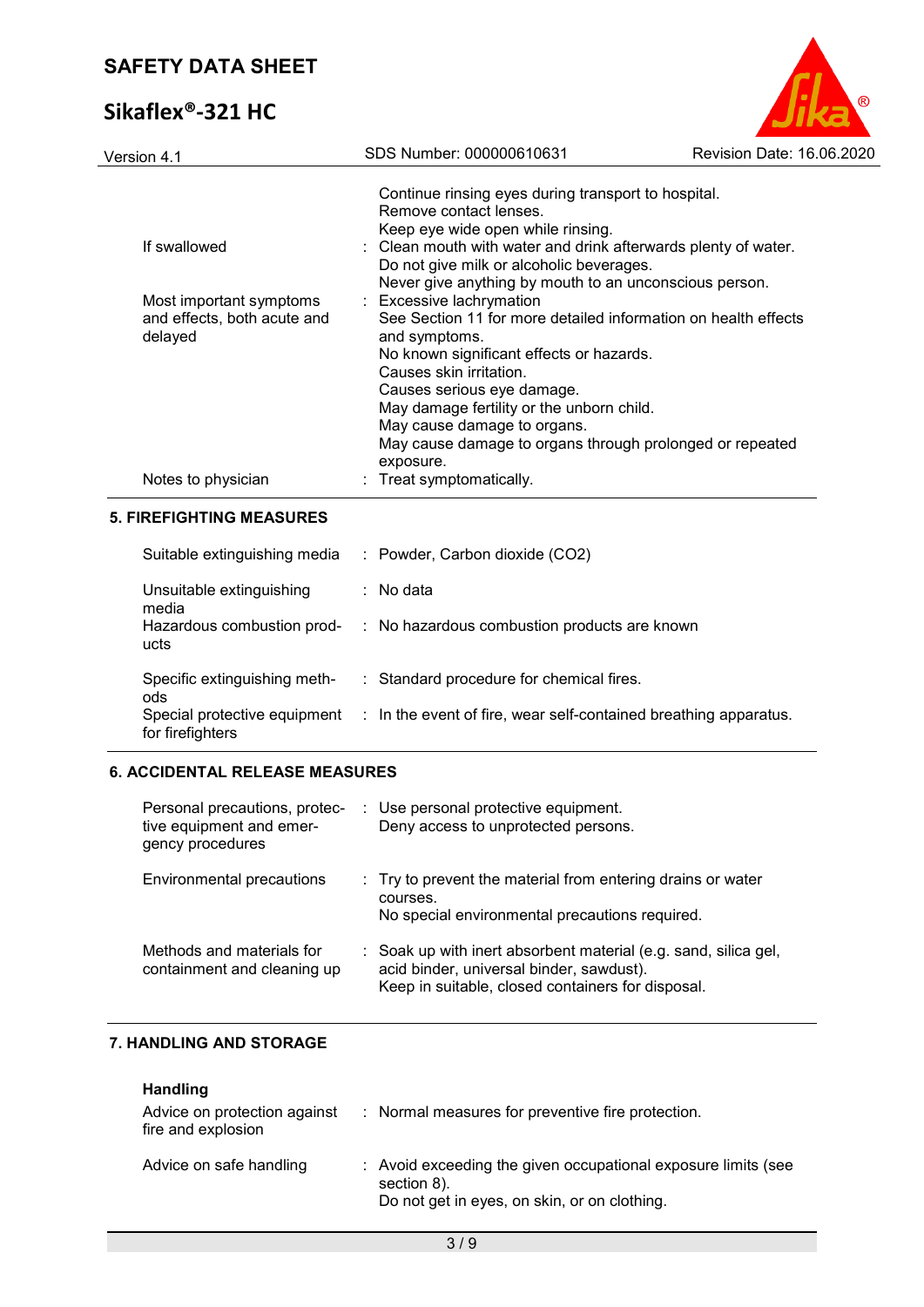# **Sikaflex®-321 HC**

| Version 4.1                              | SDS Number: 000000610631                                                                                                                                                                                                                                                                                                                                                                                                                | Revision Date: 16.06.2020 |
|------------------------------------------|-----------------------------------------------------------------------------------------------------------------------------------------------------------------------------------------------------------------------------------------------------------------------------------------------------------------------------------------------------------------------------------------------------------------------------------------|---------------------------|
| Avoidance of contact<br>Hygiene measures | For personal protection see section 8.<br>Smoking, eating and drinking should be prohibited in the ap-<br>plication area.<br>Follow standard hygiene measures when handling chemical<br>products<br>$\therefore$ No data available<br>: Handle in accordance with good industrial hygiene and safety<br>practice.<br>When using do not eat or drink.<br>When using do not smoke.<br>Wash hands before breaks and at the end of workday. |                           |
| <b>Storage</b>                           |                                                                                                                                                                                                                                                                                                                                                                                                                                         |                           |
| Conditions for safe storage              | : Store in original container.<br>Keep in a well-ventilated place.<br>Observe label precautions.<br>Store in accordance with local regulations.                                                                                                                                                                                                                                                                                         |                           |

®

## **8. EXPOSURE CONTROLS/PERSONAL PROTECTION**

| Threshold limit value and permissible exposure limits for each component in the work en- |  |
|------------------------------------------------------------------------------------------|--|
| vironment                                                                                |  |

| Components                    | CAS-No.                                                           | Value type                      | Control parame-                                            | <b>Basis</b>  |
|-------------------------------|-------------------------------------------------------------------|---------------------------------|------------------------------------------------------------|---------------|
|                               |                                                                   | (Form of                        | ters / Permissible                                         |               |
|                               |                                                                   | exposure)                       | concentration                                              |               |
| calcium oxide                 | 1305-78-8                                                         | <b>TWA</b>                      | $2$ mg/m $3$                                               | <b>ACGIH</b>  |
| xylene                        | 1330-20-7                                                         | OEL-M                           | 50 ppm                                                     | <b>JP OEL</b> |
|                               |                                                                   |                                 | 217 mg/m3                                                  | <b>JSOH</b>   |
|                               |                                                                   |                                 | Further information: Group 2: Substances presumed to cause |               |
|                               |                                                                   | reproductive toxicity in humans |                                                            |               |
|                               |                                                                   | <b>ACL</b>                      | 50 ppm                                                     | JP OEL ISHL   |
|                               |                                                                   | <b>TWA</b>                      | 100 ppm                                                    | <b>ACGIH</b>  |
|                               |                                                                   | <b>STEL</b>                     | 150 ppm                                                    | <b>ACGIH</b>  |
| ethylbenzene                  | $100 - 41 - 4$                                                    | <b>ACL</b>                      | 20 ppm                                                     | JP OEL ISHL   |
|                               |                                                                   | OEL-M                           | 50 ppm                                                     | JP OEL        |
|                               |                                                                   |                                 | 217 mg/m3                                                  | <b>JSOH</b>   |
|                               | Further information: Group 2: Substances presumed to cause        |                                 |                                                            |               |
|                               | reproductive toxicity in humans, Group 2B: possibly carcinogenic  |                                 |                                                            |               |
|                               | to humans                                                         |                                 |                                                            |               |
| 4,4'-methylenediphenyl diiso- | 101-68-8                                                          | OEL-M                           | $0.05$ mg/m $3$                                            | JP OEL        |
| cyanate                       |                                                                   |                                 |                                                            | <b>JSOH</b>   |
|                               | Further information: Airway sensitizing agent; Group 1 substances |                                 |                                                            |               |
|                               | which induce allergic reactions in humans                         |                                 |                                                            |               |
|                               |                                                                   | <b>TWA</b>                      | 0.005 ppm                                                  | <b>ACGIH</b>  |

## **Personal protective equipment**

| Respiratory protection | : Use respiratory protection unless adequate local exhaust ventila-<br>tion is provided or exposure assessment demonstrates that ex-<br>posures are within recommended exposure guidelines.<br>The filter class for the respirator must be suitable for the maxi-<br>mum expected contaminant concentration<br>(gas/vapour/aerosol/particulates) that may arise when handling<br>the product. If this concentration is exceeded, self-contained<br>breathing apparatus must be used. |
|------------------------|--------------------------------------------------------------------------------------------------------------------------------------------------------------------------------------------------------------------------------------------------------------------------------------------------------------------------------------------------------------------------------------------------------------------------------------------------------------------------------------|
| Hand protection        | : Chemical-resistant, impervious gloves complying with an ap-<br>proved standard should be worn at all times when handling                                                                                                                                                                                                                                                                                                                                                           |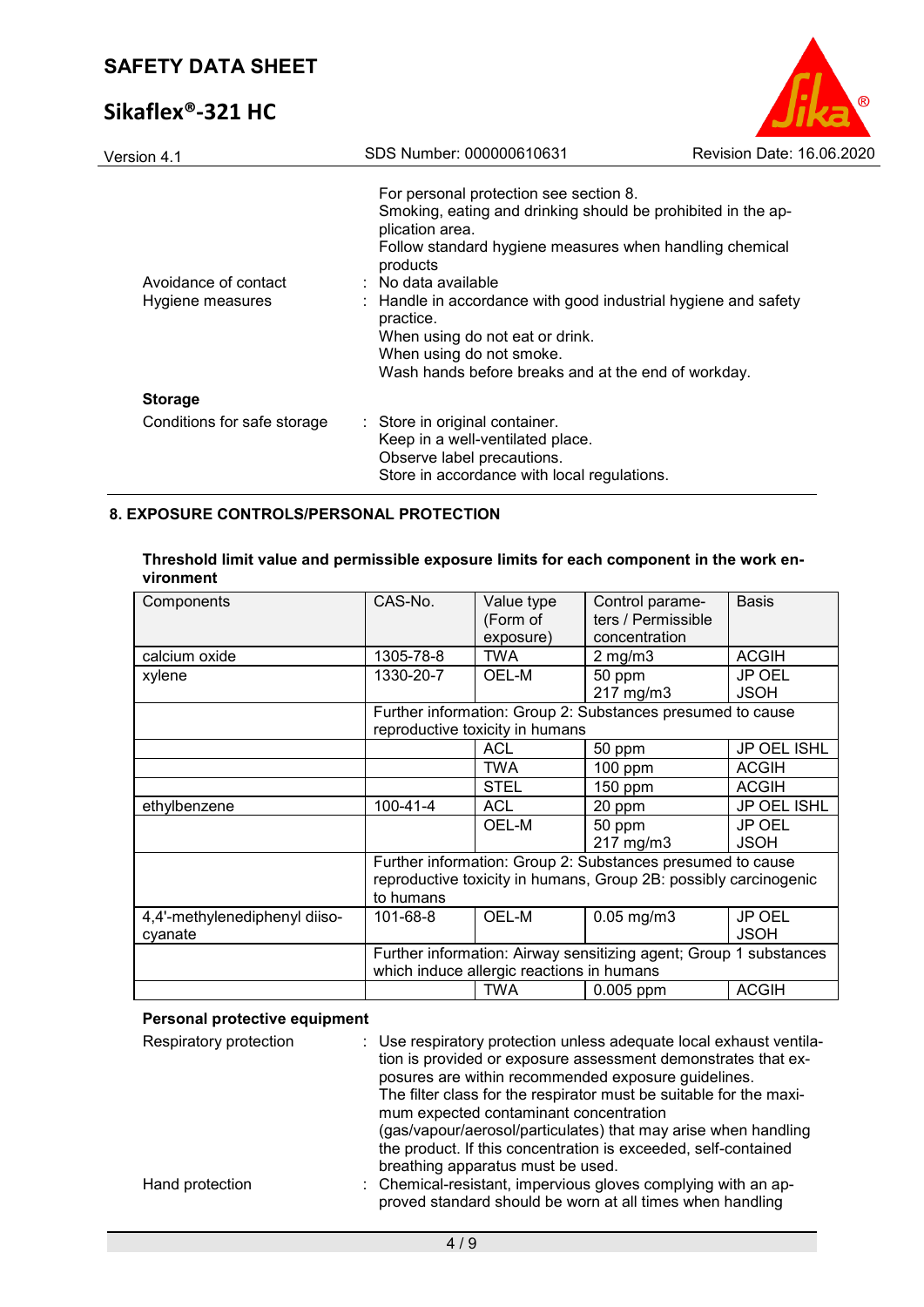# **Sikaflex®-321 HC**

| Version 4.1              | SDS Number: 000000610631                                                                                                                           | Revision Date: 16.06.2020 |
|--------------------------|----------------------------------------------------------------------------------------------------------------------------------------------------|---------------------------|
|                          | chemical products if a risk assessment indicates this is neces-<br>sary.                                                                           |                           |
| Eye protection           | : Safety eyewear complying with an approved standard should be<br>used when a risk assessment indicates this is necessary.                         |                           |
| Skin and body protection | : Choose body protection in relation to its type, to the concentra-<br>tion and amount of dangerous substances, and to the specific<br>work-place. |                           |

 $\circledR$ 

## **9. PHYSICAL AND CHEMICAL PROPERTIES**

| Appearance                                 |    | paste                              |
|--------------------------------------------|----|------------------------------------|
| Colour                                     |    | grey, white                        |
| Odour                                      |    | characteristic                     |
| Odour Threshold                            | ÷  | No data available                  |
| pH                                         |    | No data available                  |
| Melting point/range / Freezing<br>point    | ÷  | No data available                  |
| Boiling point/boiling range                | t. | No data available                  |
| Flash point                                |    | 62 °C (144 °F), Method: closed cup |
| Evaporation rate                           |    | No data available                  |
| Flammability                               |    | No data available                  |
| Upper explosion limit                      | ÷  | No data available                  |
| Lower explosion limit                      |    | No data available                  |
| Vapour pressure                            |    | 0.01 hPa (0.01 mmHg)               |
| Relative vapour density                    | t. | No data available                  |
| Density                                    |    | 1.22 g/cm3 (20 °C (68 °F))         |
| Solubility(ies)<br>Water solubility        |    | No data available                  |
| Solubility in other solvents               | t. | No data available                  |
| Partition coefficient: n-                  |    | No data available                  |
| octanol/water<br>Auto-ignition temperature |    | No data available                  |
| Decomposition temperature                  |    | : No data available                |
| Viscosity<br>Viscosity, dynamic            |    | No data available                  |
| Viscosity, kinematic                       | t. | Not applicable                     |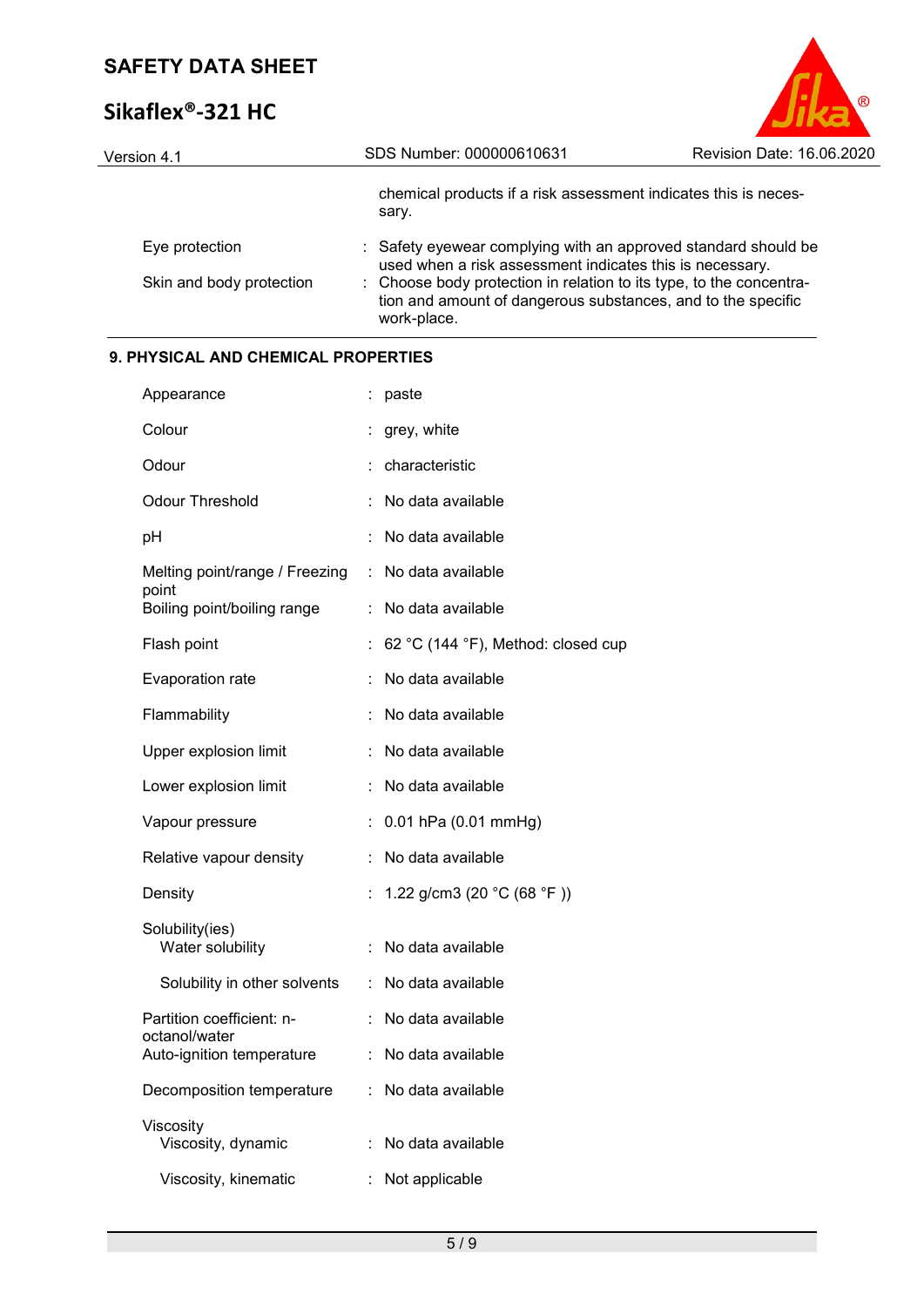# **Sikaflex®-321 HC**

| Version 4.1          | SDS Number: 000000610631       | Revision Date: 16.06.2020 |
|----------------------|--------------------------------|---------------------------|
| Explosive properties | $\therefore$ No data available |                           |
| Molecular weight     | $\therefore$ No data available |                           |

 $\odot$ 

### **10. STABILITY AND REACTIVITY**

| Reactivity<br>Chemical stability<br>Possibility of hazardous reac-<br>tions          | : No dangerous reaction known under conditions of normal use.<br>: The product is chemically stable.<br>: No hazards to be specially mentioned. |
|--------------------------------------------------------------------------------------|-------------------------------------------------------------------------------------------------------------------------------------------------|
| Conditions to avoid<br>Incompatible materials<br>Hazardous decomposition<br>products | $\therefore$ No data available<br>: No data available<br>No decomposition if stored and applied as directed.                                    |

### **11. TOXICOLOGICAL INFORMATION**

#### **Acute toxicity**

Not classified based on available information.

| Components:<br>xylene:               |                                       |
|--------------------------------------|---------------------------------------|
| Acute oral toxicity                  | : LD50 Oral (Rat): $3,523$ mg/kg      |
| Acute dermal toxicity                | : LD50 Dermal (Rabbit): $1,700$ mg/kg |
| ethylbenzene:<br>Acute oral toxicity | : LD50 Oral (Rat): 3,500 mg/kg        |
| Acute dermal toxicity                | : LD50 Dermal (Rabbit): $5,510$ mg/kg |
|                                      |                                       |

### **4,4'-methylenediphenyl diisocyanate:**

| $\therefore$ Acute toxicity estimate: 1.5 mg/l |
|------------------------------------------------|
| Test atmosphere: dust/mist                     |
| Method: Expert judgement                       |
|                                                |

#### **Skin corrosion/irritation**

Causes skin irritation.

### **Serious eye damage/eye irritation**

Causes serious eye damage.

#### **Respiratory or skin sensitisation**

Skin sensitisation: Not classified based on available information. Respiratory sensitisation: Not classified based on available information.

#### **Germ cell mutagenicity**

Not classified based on available information.

#### **Carcinogenicity**

Not classified based on available information.

#### **Reproductive toxicity**

May damage fertility or the unborn child.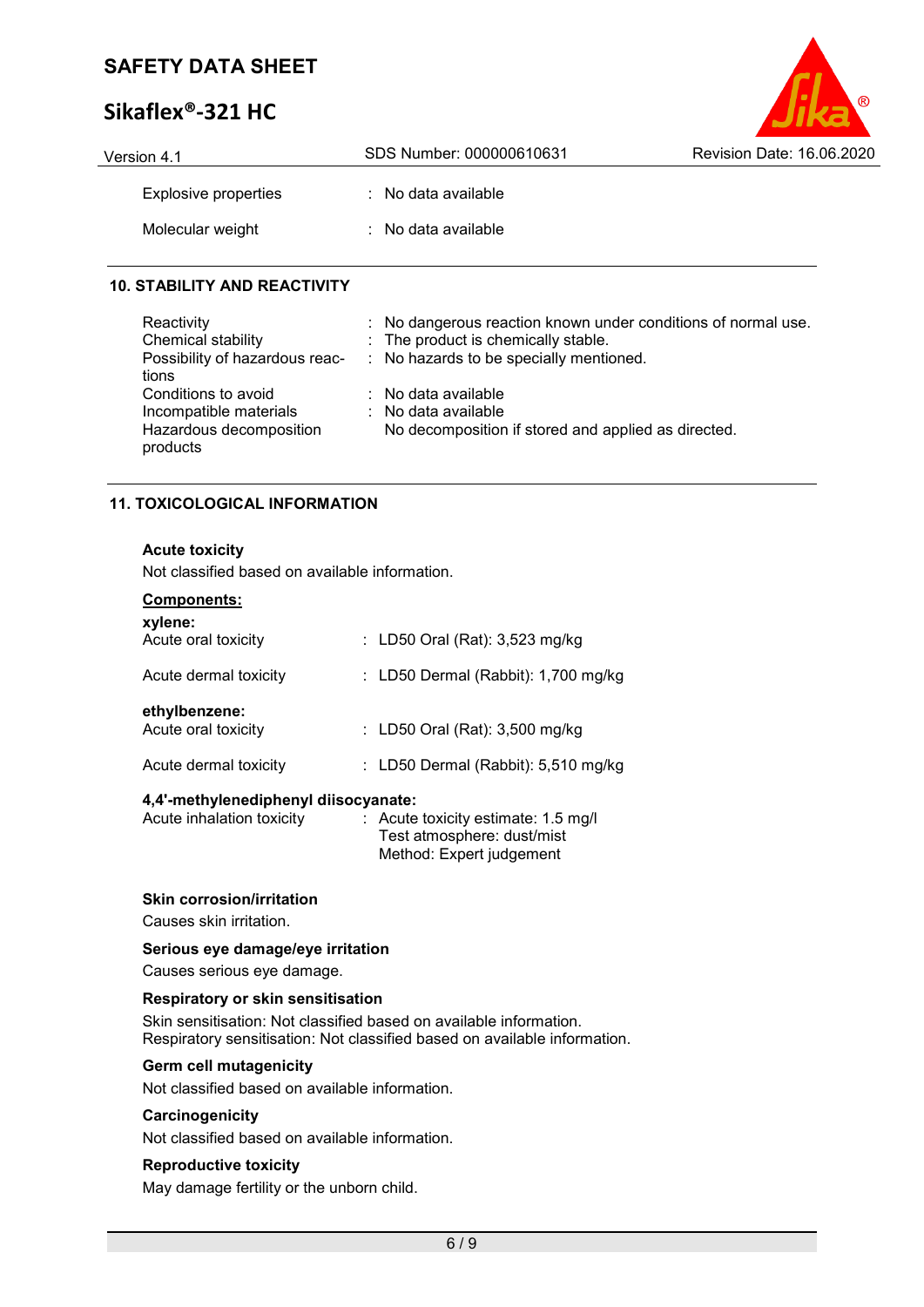## **Sikaflex®-321 HC**



#### **STOT - single exposure**

May cause damage to organs (respiratory tract system, Central nervous system, Kidney, Liver, respiratory system).

#### **STOT - repeated exposure**

May cause damage to organs (respiratory tract system, Nervous system) through prolonged or repeated exposure.

#### **Aspiration toxicity**

Not classified based on available information.

#### **12. ECOLOGICAL INFORMATION**

#### **Ecotoxicity**

### **Components:**

**ethylbenzene:**

 $\therefore$  LC50 (Fish): <= 1 mg/l Exposure time: 96 h

M-Factor (Acute aquatic toxicity) : 1

## **Persistence and degradability**

No data available

### **Bioaccumulative potential**

No data available

#### **Mobility in soil** No data available

**Hazardous to the ozone layer**

Not applicable

#### **Other adverse effects**

#### **Product:**

Additional ecological information : There is no data available for this product.

#### **13. DISPOSAL CONSIDERATIONS**

| <b>Disposal methods</b> |                                                                                                                                        |
|-------------------------|----------------------------------------------------------------------------------------------------------------------------------------|
| Waste from residues     | : Do not contaminate ponds, waterways or ditches with chemi-<br>cal or used container.<br>Send to a licensed waste management company. |
| Contaminated packaging  | : Empty remaining contents.<br>Dispose of as unused product.<br>Do not re-use empty containers.                                        |

#### **14. TRANSPORT INFORMATION**

#### **International Regulations**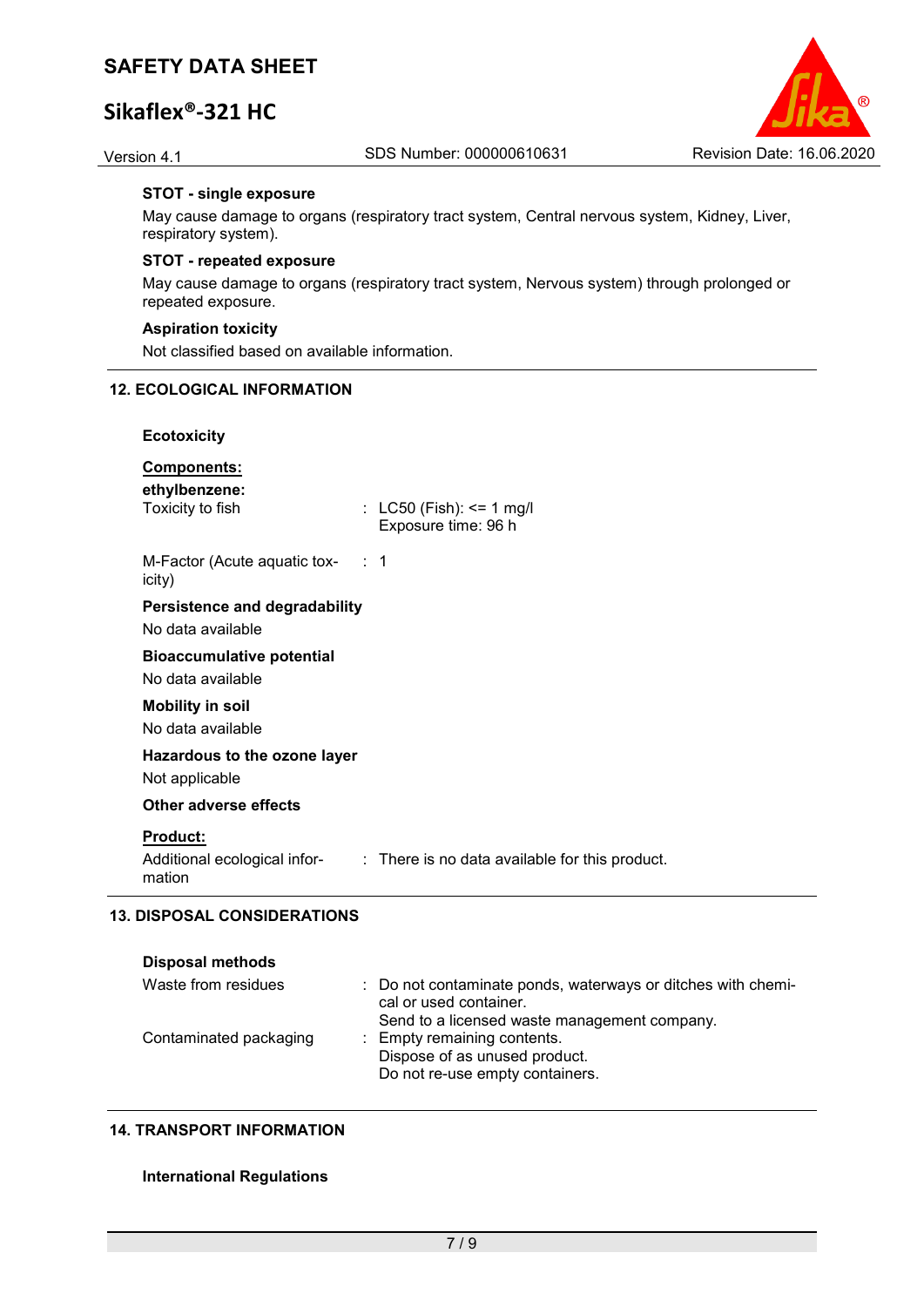## **Sikaflex®-321 HC**



**UNRTDG** Not regulated as a dangerous good

#### **IATA-DGR**

Not regulated as a dangerous good

#### **IMDG-Code**

Not regulated as a dangerous good

### **Transport in bulk according to Annex II of MARPOL 73/78 and the IBC Code**

Not applicable for product as supplied.

#### **National Regulations**

Refer to section 15 for specific national regulation.

#### **15. REGULATORY INFORMATION**

#### **Related Regulations**

**Fire Service Law** Not applicable (Designated Flammable Substances)

#### **Industrial Safety and Health Law**

#### **Harmful Substances Prohibited from Manufacture** Not applicable

**Harmful Substances Required Permission for Manufacture** Not applicable

**Substances Prevented From Impairment of Health** Not applicable

**Circular concerning Information on Chemicals having Mutagenicity - Annex 2: Information on Existing Chemicals having Mutagenicity** Not applicable

**Circular concerning Information on Chemicals having Mutagenicity - Annex 1: Information on Notified Substances having Mutagenicity** Not applicable

#### **Substances Subject to be Notified Names**

Article 57-2 (Enforcement Order Table 9)

| Chemical name                         | <b>Number</b> | Concentration (%) |
|---------------------------------------|---------------|-------------------|
| Titanium(IV) oxide                    | 191           | $>= 1 - 10$       |
| Calcium oxide                         | 190           | $>=1 - 10$        |
| Xvlene                                | 136           | $>= 1 - 10$       |
| Ethylbenzene                          | 70            | $>=0.1 - 1$       |
| Methylenebis(4,1-phenylene) diisocya- | 599           | $>=0.1 - 1.1$     |
| nate                                  |               |                   |

#### **Substances Subject to be Indicated Names**

Article 57 (Enforcement Order Article 18)

| Chemical name      | Number |
|--------------------|--------|
| Titanium(IV) oxide | 19′    |
| Calcium oxide      | 190    |
| xylene             | 136    |